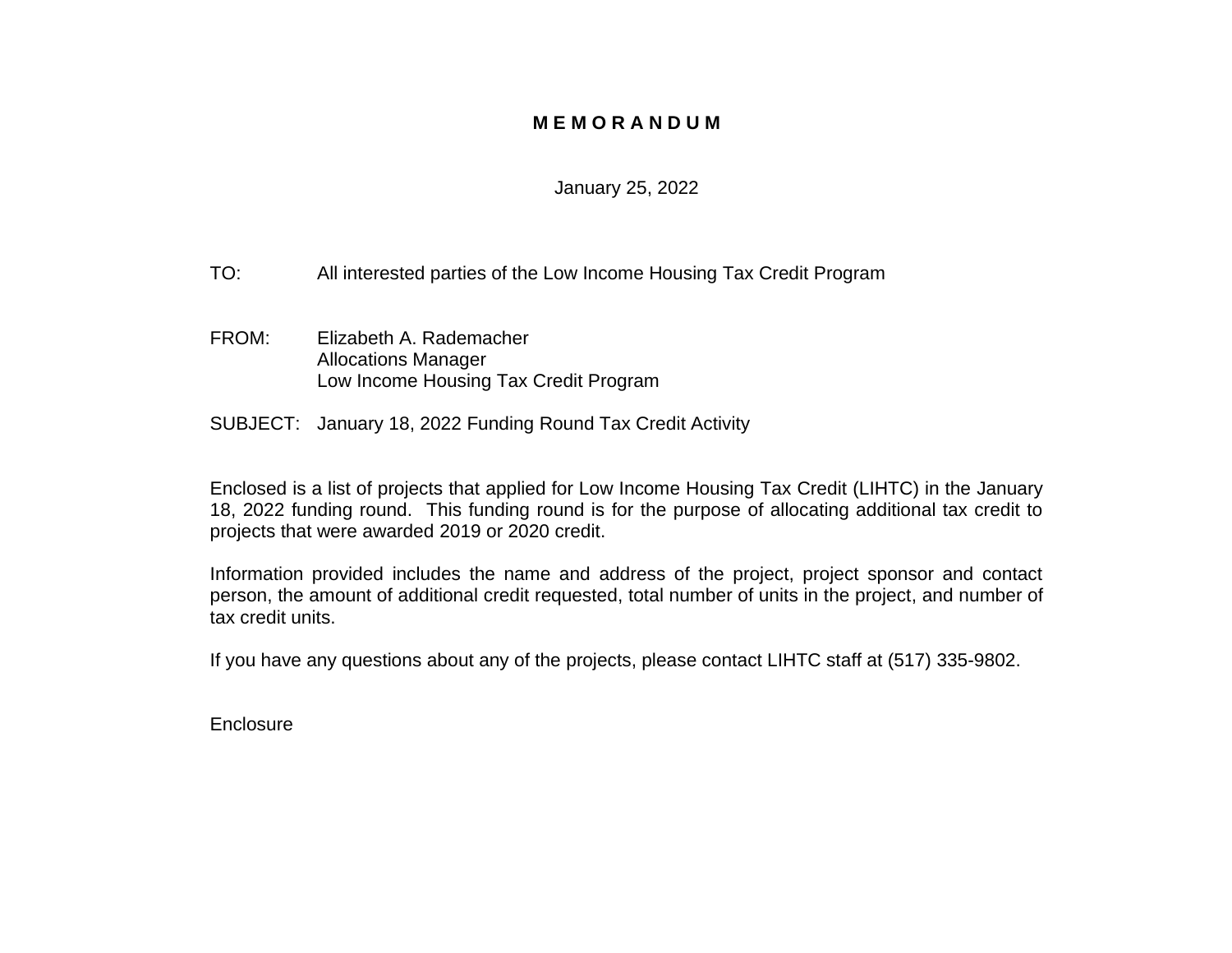#### Page 1

| Project #:              | M22007                                       | <b>Owner Contact:</b> | Glenn A. Wilson                    | (810) 422-5358    |      |
|-------------------------|----------------------------------------------|-----------------------|------------------------------------|-------------------|------|
| <b>Project Name:</b>    | Georgia Manor                                |                       | <b>GM LDHA LP</b>                  |                   |      |
| <b>Project Address:</b> | 411 Lyon Street                              |                       | 415 W. Court Street                |                   |      |
|                         |                                              |                       | Flint, MI 48503                    |                   |      |
|                         | Flint, MI 48503                              | <b>Amt Requested:</b> | \$16,962                           | # Bldgs: $2$      |      |
| <b>County:</b>          | Genesee                                      |                       |                                    | # Total Units: 26 |      |
| <b>Target Units:</b>    | Family                                       |                       |                                    | # LIHTC Units:    | - 20 |
|                         |                                              |                       |                                    |                   |      |
| Project #:              | M22006                                       | <b>Owner Contact:</b> | Glenn A. Wilson                    | (810) 422-5358    |      |
| <b>Project Name:</b>    | Grand On University, The                     |                       | The Grand Flint LDHA LP            |                   |      |
|                         | Project Address: 422 W. University Avenue    |                       | 415 W. Court Street                |                   |      |
|                         |                                              |                       | Flint, MI 48503                    |                   |      |
|                         | Flint, MI 48503                              | <b>Amt Requested:</b> | \$144,224                          | # Bldgs: $4$      |      |
| County:                 | Genesee                                      |                       |                                    | # Total Units: 48 |      |
| <b>Target Units:</b>    | Family                                       |                       |                                    | # LIHTC Units:    | 43   |
|                         |                                              |                       |                                    |                   |      |
| Project #:              | M22001                                       | <b>Owner Contact:</b> | David Cooper, Jr.                  | (614) 396-3200    |      |
| <b>Project Name:</b>    | <b>Ruth Park</b>                             |                       | Ruth Park LDHA LP                  |                   |      |
| <b>Project Address:</b> | 520 Wellington Street                        |                       | 500 South Front Street, 10th Floor |                   |      |
|                         |                                              |                       | Columbus, OH 43215                 |                   |      |
|                         | Traverse City, MI 49686                      | <b>Amt Requested:</b> | \$142,000                          | # Bldgs: 1        |      |
| County:                 | <b>Grand Traverse</b>                        |                       |                                    | # Total Units: 58 |      |
| <b>Target Units:</b>    | Family                                       |                       |                                    | # LIHTC Units:    | 58   |
|                         |                                              |                       |                                    |                   |      |
| Project #:              | M22003                                       | <b>Owner Contact:</b> | David Cooper, Jr.                  | (614) 396-3200    |      |
| <b>Project Name:</b>    | Woodward Way                                 |                       | Woodward Way LDHA LP               |                   |      |
| <b>Project Address:</b> | <b>Sirhal and Greencliff Drive</b>           |                       | 500 South Front Street, 10th Floor |                   |      |
|                         | Commonly known as 2756 E. Grand River Avenue |                       | Columbus, OH 43215                 |                   |      |
|                         | East Lansing, MI 48823                       | <b>Amt Requested:</b> | \$60,000                           | # Bldgs: $2$      |      |
| County:                 | Ingham                                       |                       |                                    | # Total Units:    | 49   |
| <b>Target Units:</b>    | Family                                       |                       |                                    | # LIHTC Units:    | 49   |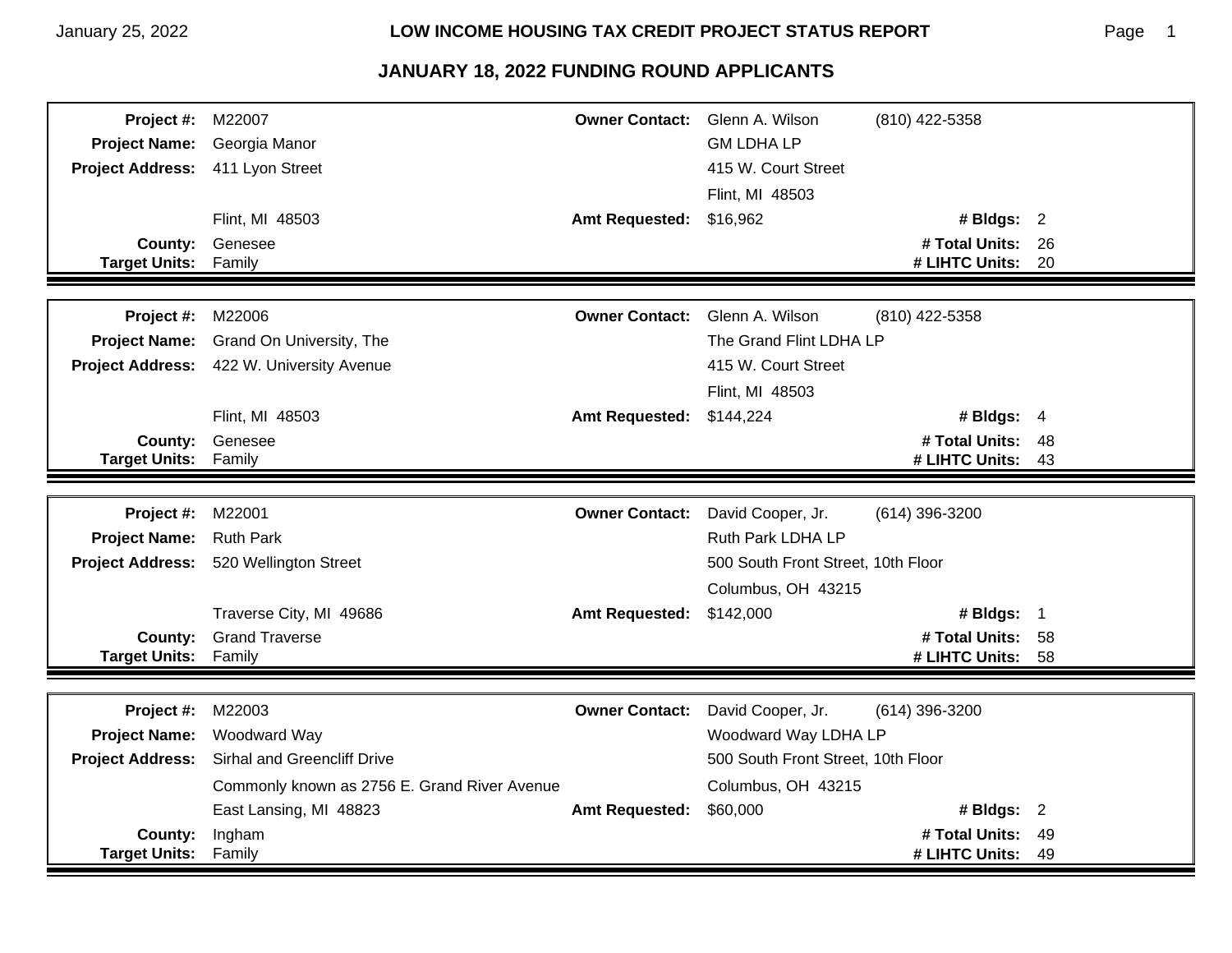| Project #:              | M22008                                         | <b>Owner Contact:</b> | Chris Potterpin (517) 347-9662      |      |
|-------------------------|------------------------------------------------|-----------------------|-------------------------------------|------|
| <b>Project Name:</b>    | <b>Belknap Place</b>                           |                       | Belknap Place LDHA LP               |      |
| <b>Project Address:</b> | 310 Trowbridge Street NE                       |                       | 1784 Hamilton Road                  |      |
|                         |                                                |                       | Okemos, MI 48864                    |      |
|                         | Grand Rapids, MI 49503                         | <b>Amt Requested:</b> | # Bldgs: 1<br>\$45,303              |      |
| County:                 | Kent                                           |                       | # Total Units: 50                   |      |
| <b>Target Units:</b>    | Family                                         |                       | # LIHTC Units:                      | - 40 |
|                         |                                                |                       |                                     |      |
| Project #:              | M22004                                         | <b>Owner Contact:</b> | David Cooper, Jr.<br>(614) 396-3200 |      |
| <b>Project Name:</b>    | <b>Edison Crossing</b>                         |                       | <b>Edison Crossing LDHA LP</b>      |      |
|                         | Project Address: 110 Northbound Gratiot Avenue |                       | 500 South Front Street, 10th Floor  |      |
|                         |                                                |                       | Columbus, OH 43215                  |      |
|                         | Mt. Clemens, MI 48043                          | <b>Amt Requested:</b> | # Bldgs: 1<br>\$97,161              |      |
| County:                 | Macomb                                         |                       | # Total Units: 30                   |      |
| <b>Target Units:</b>    | Family                                         |                       | # LIHTC Units: 30                   |      |
|                         |                                                |                       |                                     |      |
| Project #:              | M22005                                         | <b>Owner Contact:</b> | Benjamin W. Ide<br>(231) 526-7380   |      |
| <b>Project Name:</b>    | Jasperlite Senior Housing                      |                       | Jasperlite Senior Housing LDHA LLC  |      |
| <b>Project Address:</b> | 550 Cleveland Avenue                           |                       | 380 Franklin Street #104            |      |
|                         |                                                |                       | Harbor Springs, MI 49740            |      |
|                         | Ishpeming, MI 49849                            | <b>Amt Requested:</b> | # Bldgs: 1<br>\$33,540              |      |
| County:                 | Marquette                                      |                       | # Total Units: 36                   |      |
| <b>Target Units:</b>    | Elderly                                        |                       | # LIHTC Units:                      | 32   |
|                         |                                                |                       |                                     |      |
| Project #:              | M22002                                         | <b>Owner Contact:</b> | David Cooper, Jr.<br>(614) 396-3200 |      |
| <b>Project Name:</b>    | <b>Winston Commons</b>                         |                       | <b>Winston Commons LDHA LP</b>      |      |
| <b>Project Address:</b> | 69 Douglas Street                              |                       | 500 South Front Street, 10th Floor  |      |
|                         |                                                |                       | Columbus, OH 43215                  |      |
|                         | Pontiac, MI 48342                              | <b>Amt Requested:</b> | \$105,000<br># Bldgs: 9             |      |
| County:                 | Oakland                                        |                       | # Total Units: 54                   |      |
| <b>Target Units:</b>    | Family                                         |                       |                                     |      |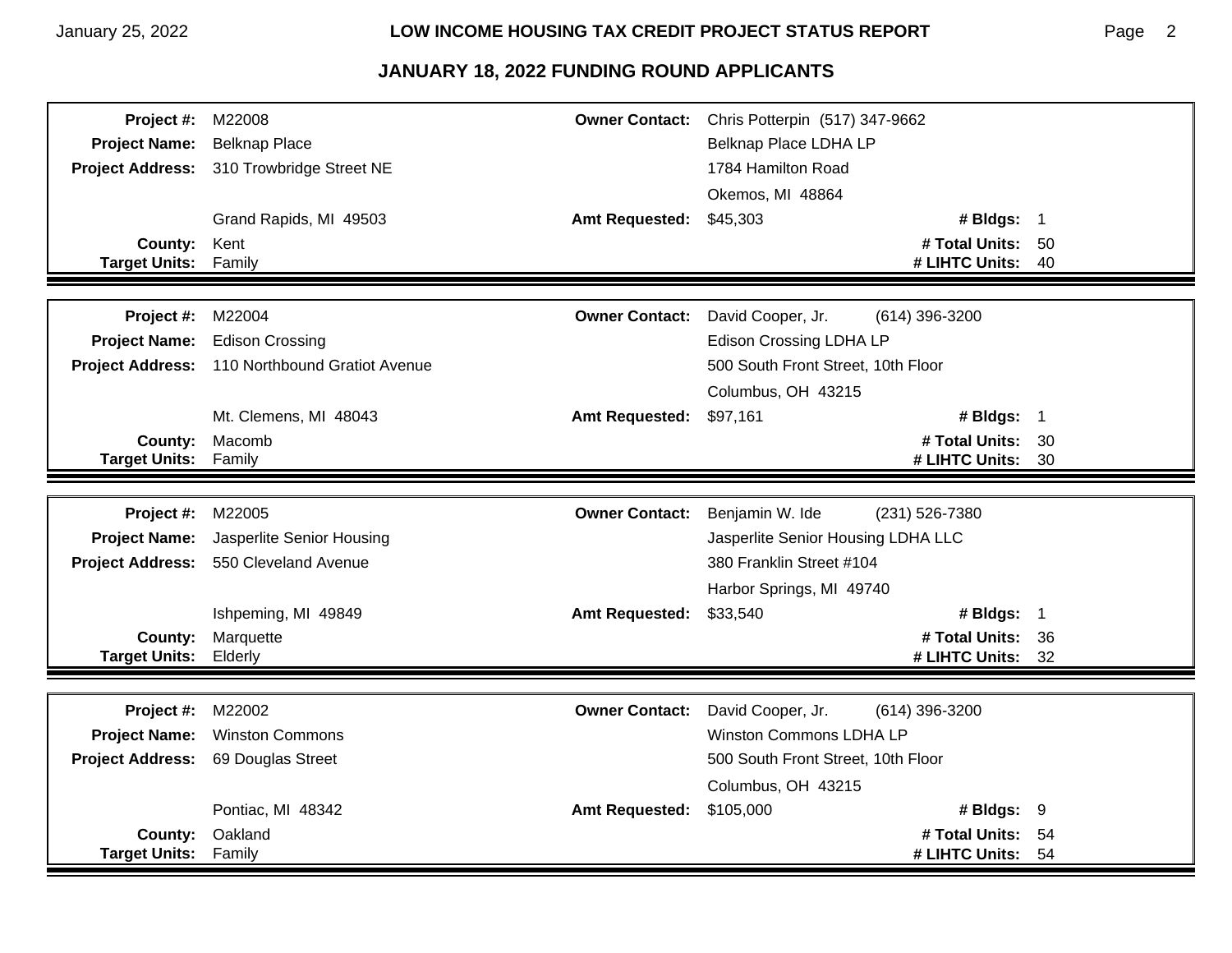#### January 25, 2022 **LOW INCOME HOUSING TAX CREDIT PROJECT STATUS REPORT**

| Project #:           | M22012                                     | <b>Owner Contact:</b> | (248) 513-4900<br>Amin Irving            |    |
|----------------------|--------------------------------------------|-----------------------|------------------------------------------|----|
| <b>Project Name:</b> | 7850 E. Jefferson - Phase II (was Phase 1) |                       | 7850-9%-1 LDHA, LLC                      |    |
|                      | Project Address: 7850 E. Jefferson         |                       | 41800 W. 11 Mile Road, Suite 209         |    |
|                      |                                            |                       | Novi, MI 48375                           |    |
|                      | Detroit, MI 48214                          | <b>Amt Requested:</b> | \$106,724<br># Bldgs: 1                  |    |
| County: Wayne        |                                            |                       | # Total Units: 51                        |    |
| <b>Target Units:</b> | Family                                     |                       | # LIHTC Units: 51                        |    |
|                      |                                            |                       |                                          |    |
| Project #:           | M22013                                     | <b>Owner Contact:</b> | Amin Irving<br>(248) 513-4900            |    |
| <b>Project Name:</b> | 7850 E. Jefferson - Phase IV (was Phase 2) |                       | 7850-9%-2 LDHA, LLC                      |    |
|                      | Project Address: 7850 E. Jefferson         |                       | 41800 W. 11 Mile Road, Suite 209         |    |
|                      |                                            |                       | Novi, MI 48375                           |    |
|                      | Detroit, MI 48214                          | <b>Amt Requested:</b> | \$106,724<br># Bldgs: $1$                |    |
| <b>County:</b>       | Wayne                                      |                       | # Total Units: 51                        |    |
| <b>Target Units:</b> | Family                                     |                       | # LIHTC Units: 51                        |    |
|                      |                                            |                       |                                          |    |
|                      |                                            |                       |                                          |    |
| Project #:           | M22016                                     | <b>Owner Contact:</b> | <b>Ed Potas</b><br>$(313) 544 - 4009$    |    |
| <b>Project Name:</b> | Anchor At Mariners Inn, The                |                       | The Anchor At Mariners Inn LDHA LP       |    |
|                      | Project Address: 445 Ledyard Street        |                       | 445 Ledyard Street                       |    |
|                      |                                            |                       | Detroit, MI 48201                        |    |
|                      | Detroit, MI 48201                          | <b>Amt Requested:</b> | # Bldgs: 1<br>\$156,000                  |    |
| County: Wayne        |                                            |                       | # Total Units: 30                        |    |
| <b>Target Units:</b> | Family                                     |                       | # LIHTC Units:                           | 30 |
|                      |                                            |                       |                                          |    |
| Project #:           | M22009                                     | <b>Owner Contact:</b> | Gerald A. Krueger<br>(313) 881-8150 x111 |    |
| <b>Project Name:</b> | Beaubien                                   |                       | Brush Watson East 2018 LDHA LLC          |    |
|                      | Project Address: 454 Watson Street         |                       | 20250 Harper Avenue                      |    |
|                      |                                            |                       | Detroit, MI 48225                        |    |
|                      | Detroit, MI 48201                          | <b>Amt Requested:</b> | # Bldgs: 1<br>\$335,316                  |    |
| County:              | Wayne                                      |                       | # Total Units:                           | 60 |